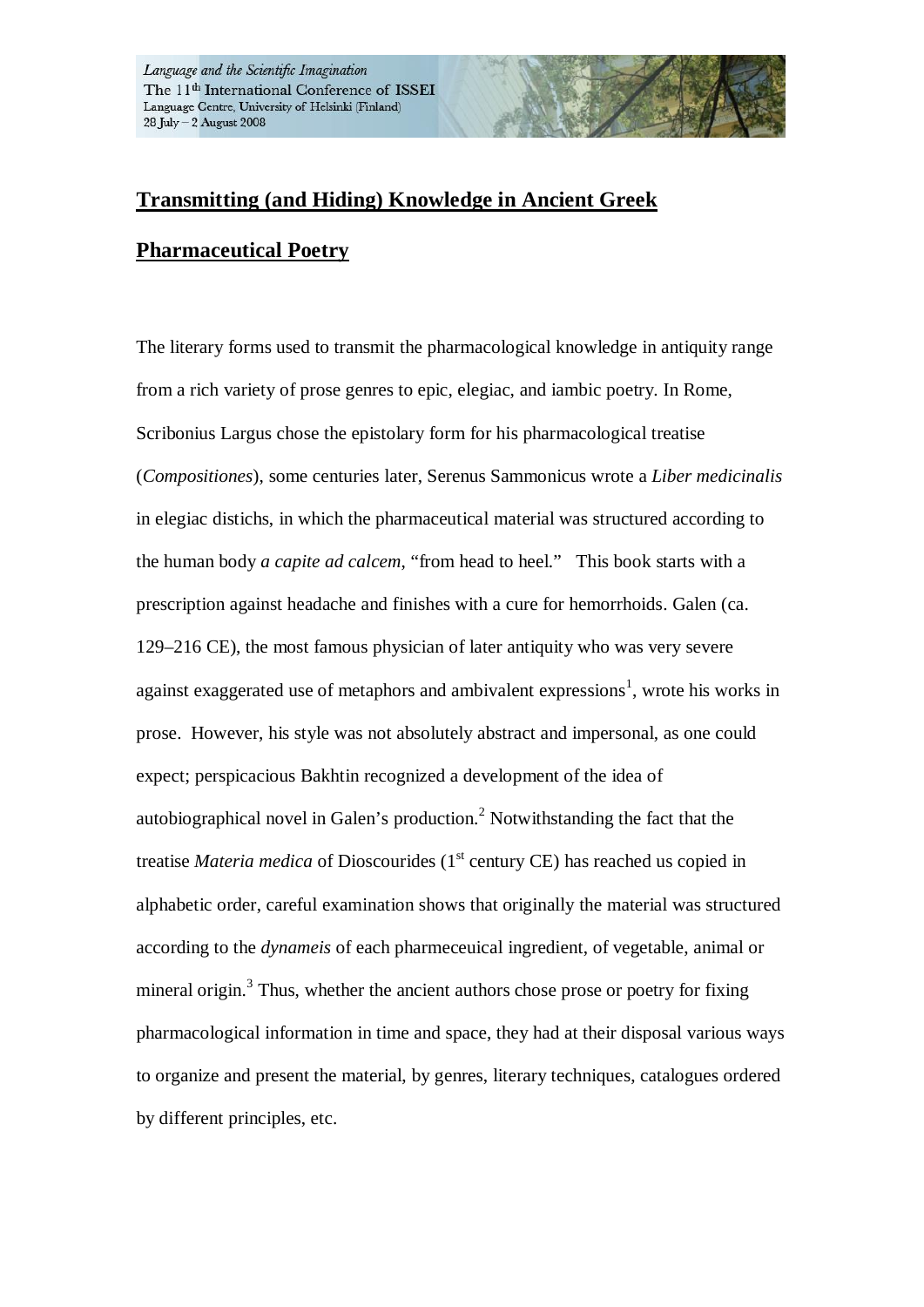This paper will discuss some aspects of the transmission of pharmacological knowledge *in verse* in Ancient Greece. First I treat the function of the poetical meters in pharmacological poetry, then I shall focus on one particular example composed by Philo of Tarsus  $(1<sup>st</sup>$  century CE?) that offers the recipe for a remedy against colic. As we will see, poetry could be used for limiting access to pharmacological knowledge as well as for creating true intellectual games.

Once written down, every pharmacological text becomes open to all kinds of distortion of its content. It may be inaccurately copied, for example, or its dosages may be intentionally altered. Even the entrusting the books to established libraries does not protect them from accidents—or malicious interventions:

Certain [drug prescriptions] are badly recorded, because some people intentionally deceive in the act of giving the prescriptions to those who have requested them, while others distort the copies they have obtained from some (and, in fact, the books deposited in libraries–the books containing the signs for numbers [specifying dosages, etc.]–are easily distorted), making '5' a '9' likewise a '70' into '13', by the addition of a single letter as by the subtraction of a different single letter.<sup>4</sup>

It seems that the most efficacious way to preserve a pharmacological prescription over time would be to carve it upon a stone as was done in the temple of Asclepios on Cos for an antidote against venomous animals, as Pliny the Elder tells us (*NH* XX 264):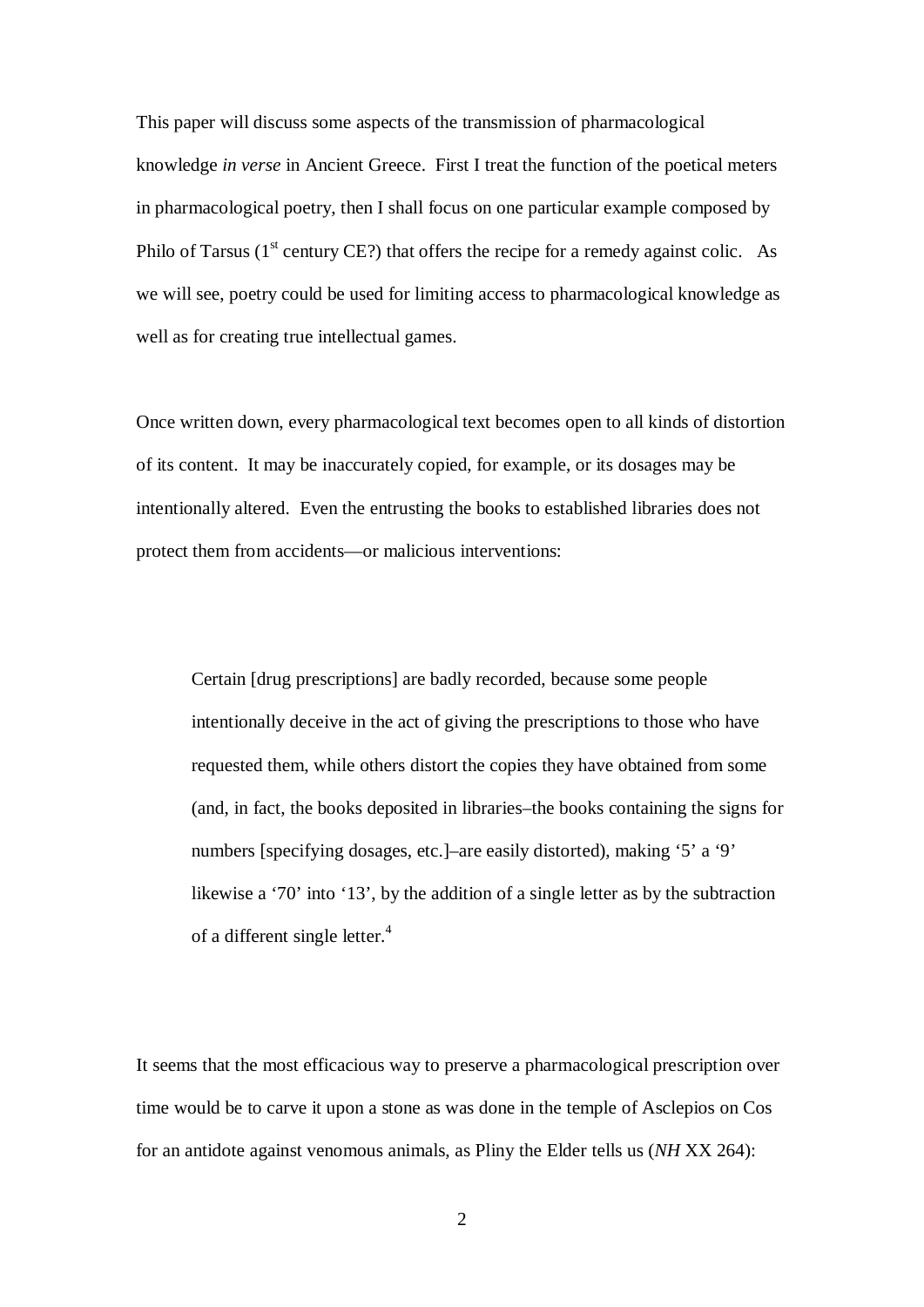*Et discessu<ri> ab hortensiis unam conpositionem ex his clarissimam subteximus adversus venenata animalia incisam in lapide versibus Coi in aede Aesculapi*.

And now that I am about to leave garden plants, I have appended a very famous preparation from them which is used to counteract the poison of venomous animals. It is carved in verse upon a stone in the temple of Aesculapius in Cos.

(tr. W. H. S. Jones).

So the question is: Why not carve one's pharmacological prescriptions upon a stone? Various reasons prevent this.

It is a striking fact that claims about the efficacy of remedies are constructed upon paradoxical and contradictory bases. Cross-cultural studies show that believing in the power of ancient drugs, which must be effective because old and proven (since they have cured many in the past) may be weighed against a belief in the value of new, recently invented drugs, which are the fruit of the latest studies and therefore give promise of curing those on whom the existing medicines have not had any effect. In a similar way assumptions that drugs imported from far away must be more powerful than local ones do not forestall the belief that being abroad one can be cured best or only with familiar, domestic medicines.<sup>5</sup> Consequently there is always a market for new drugs, a demand that coexists with the need to preserve old ones as well. This system of perceptions interacts with the centrifugal and centripetal forces of all that concerned the transmission of ancient pharmacological knowledge. On the one hand,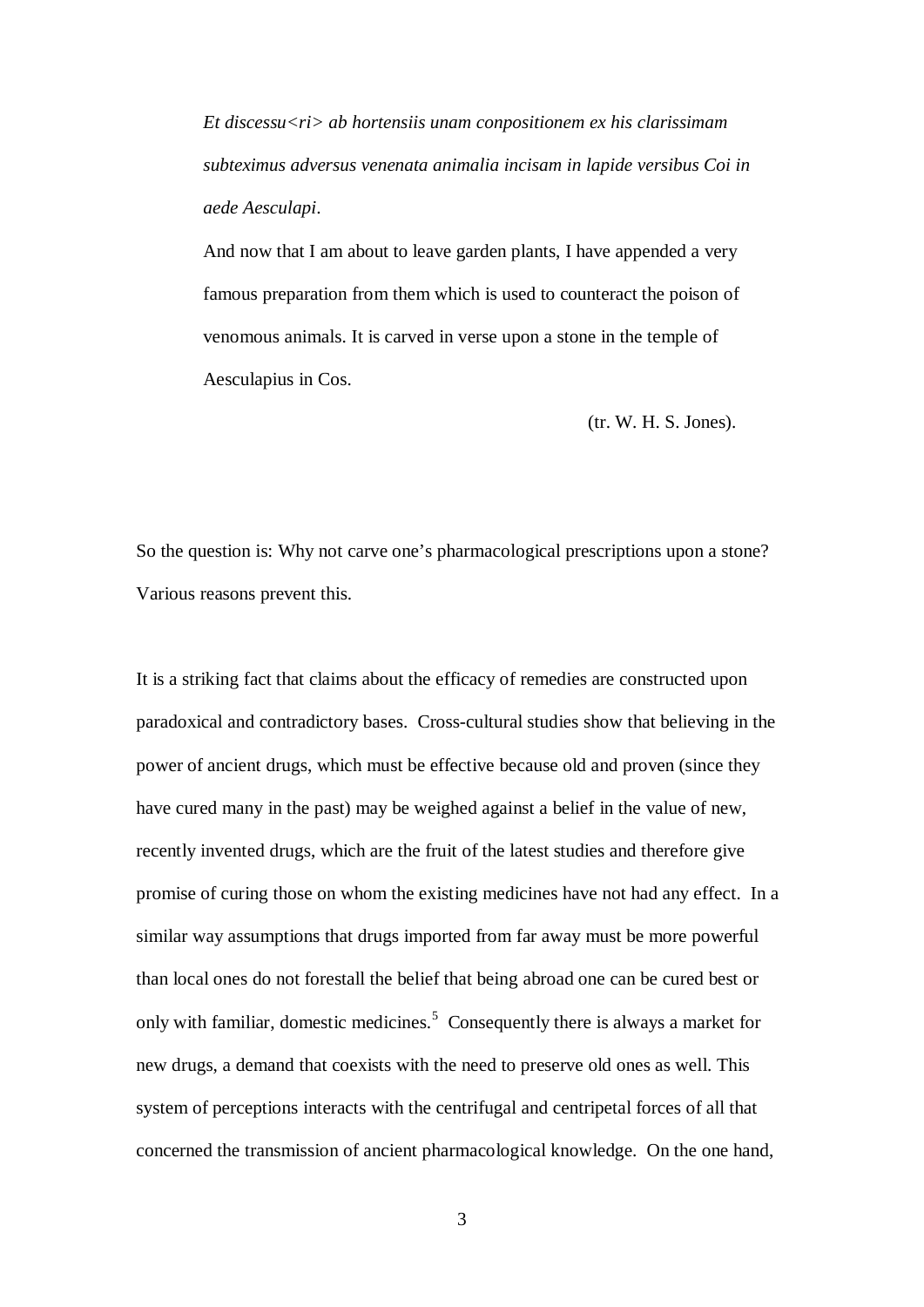the destiny of each and every recipe was to be changed constantly over time; on the other, the compendium of texts had to be fixed and faithfully transmitted. An example is the described in the *Theriaka* of Andromachus the Elder, chief physician of the emperor Nero in the  $1<sup>st</sup>$  century CE. An antidote against the bites of poisonous creatures and also against many poisons of botanical origin, it was created as a reelaboration of *Mithridatium*, a famous remedy from the preceding century, the legendary fruit of long experiments by the King Mithridates VI of Pontus (d. 62 BCE). Mithridates took this prescription every day, not trusting anybody at his court or household—and always expecting to be poisoned.<sup>6</sup> The most radical modification of *Mithridatium* that Andromachus made was to add to the concoction a viper whose tail and head, the most venomous parts, were cut off. Adding some dozens of ingredients more Andromachus created the *theriaka* and gave it the name *galēnē* (calm). He detailed its preparation as well as its instructions in elegiac distichs.

The poem of Andromachus begins as follows:

Hear the vigorous power of the antidote of many virtues Caesar, giver of the peaceful freedom. Listen, Nero; it is called Galene, cheerful and serene, which does not worry about the dark ports, neither is it defeated if one would drink avidly from a hateful cup in which has been squeezed bundles of poppy.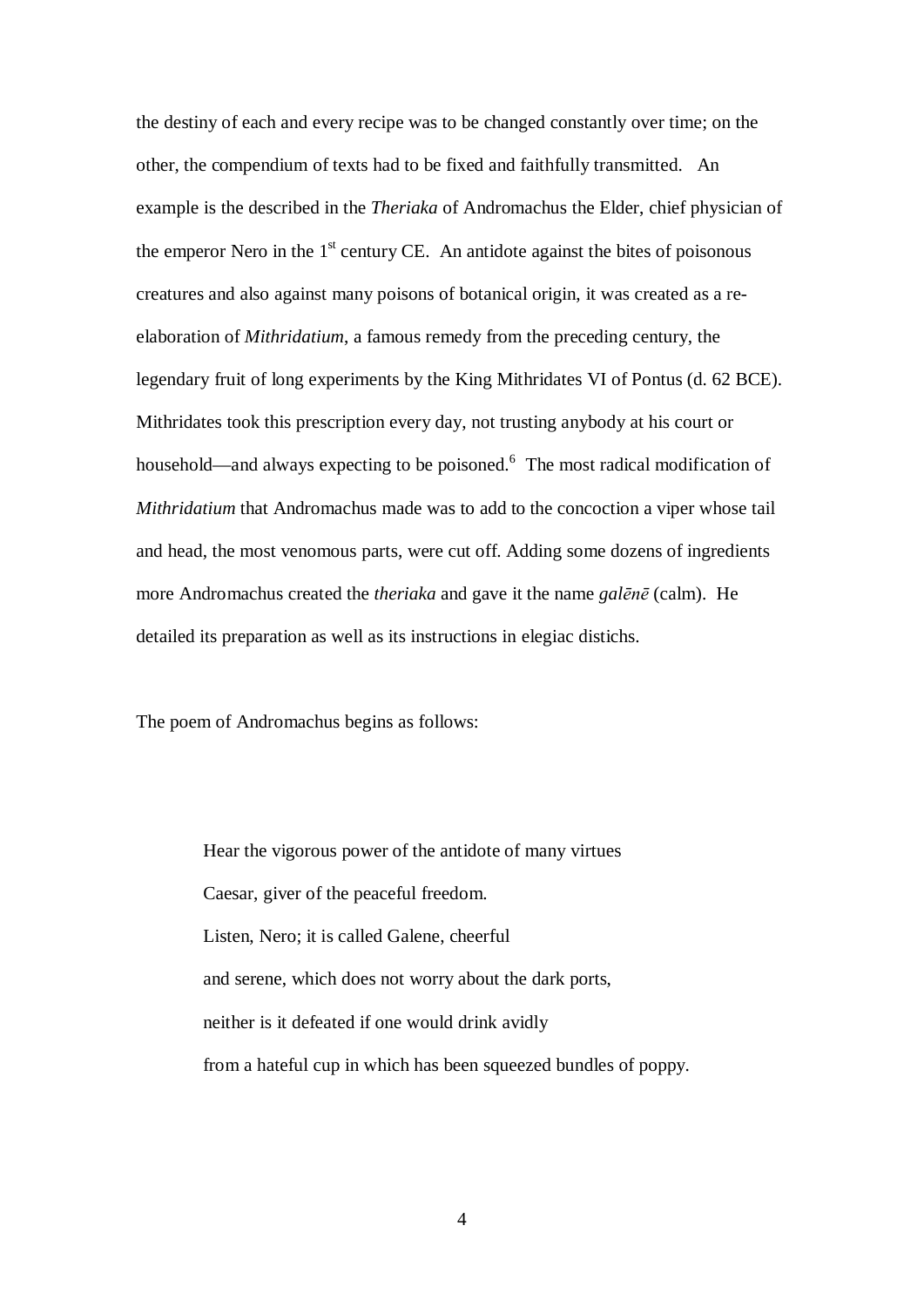We may ask again: Why write in verse what could be much more easily coveyed in prose? Galen, who quotes many recipes of preceding ancient authors in his pharmacological treatises (more than 2,500 pages in Kühn's edition!) explained:

> The drug recipes written in verse form are the most useful with a view both to the accuracy of the weights of the medicaments and to the memory of them.

> > (Galen, *De antidotis* 2, 2, K XIV 115).<sup>7</sup>

In this way the transcription in verse of pharmacological preparations was supposed to protect the content against any distortion, for metrical demands of verse do not easy substitution for the specified quantities of a remedy's ingredients. Furthermore, rhythmical poetry can facilitate memorization of the prescriptions.

There is a long tradition of setting so called "didactic poetry" apart from other kinds in a separate class; of not acknowledging the aesthetic value of such verses—in a one word, of denying the presence of Muses in it. For instance a little poem describing "the birth of azoth" (nitrogen) by Erasmus Darwin (the grandfather of Charles) was included in an anthology of "the best of the bad poetry," *The Stuffed Owl* of Lewis and Lee<sup>8</sup>, while the *Alexipharmaka* and *Theriaka* of Nicander of Colophon (2<sup>nd</sup> century BCE?) are traditionally not discussed in conjunction with the standard collections of Hellenistic poetry.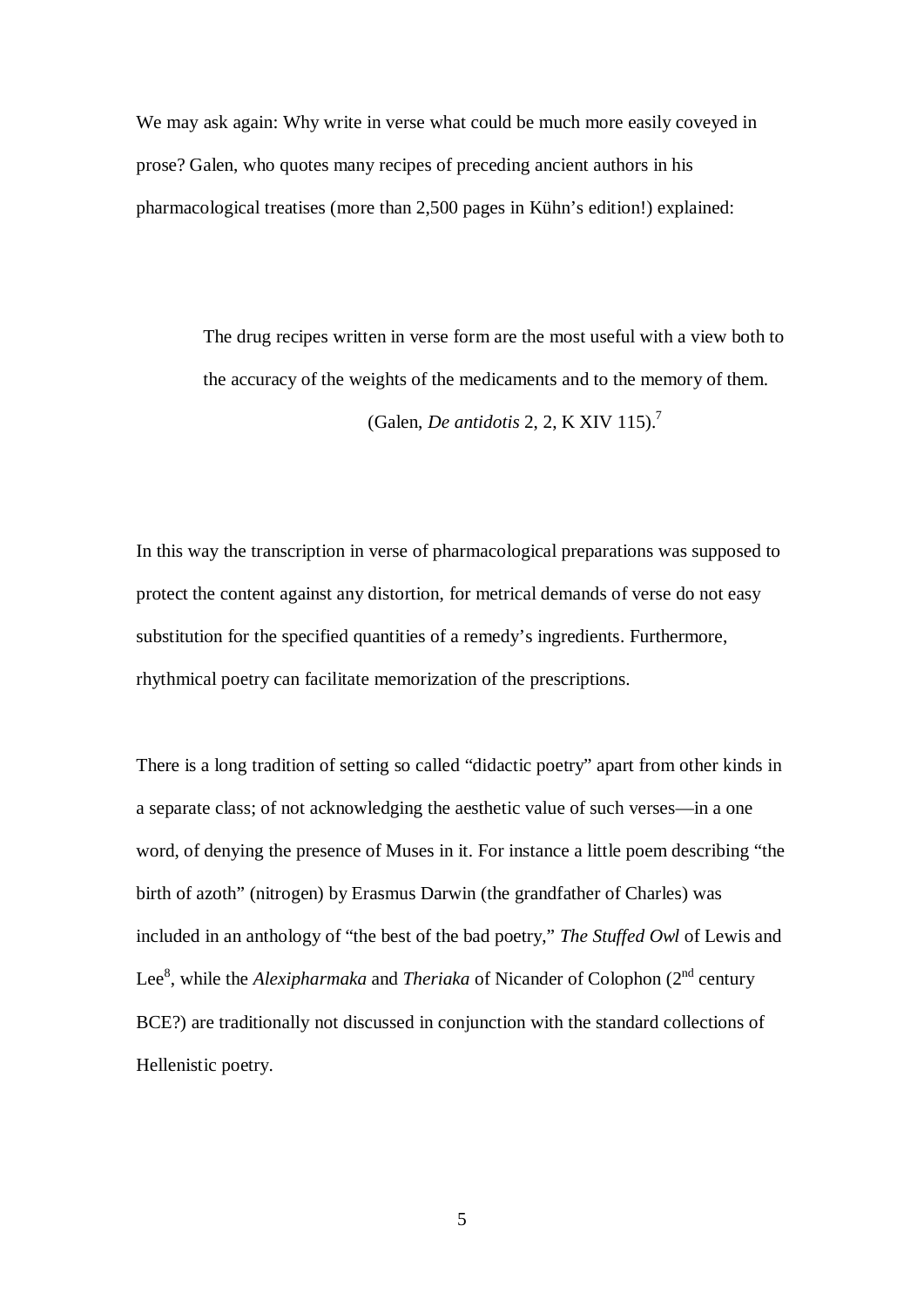This attitude goes back to Aristotle who famously denied the name of true poets to the authors of versified prescriptions among other writers on scientific subjects in verse:

> Of course, people attach the verbal idea of "poetry" [*poiein*] to the name of the metre, and call some "elegiac poets", others "epic poets". But this is not to classify them as poets because of mimesis, but because of the metre they share: hence, if writers express something medical or scientific in metre, people still usually apply these terms. But Homer and Empedocles have nothing in common *except* their metre; so one should call the former a poet, the other a natural scientist.<sup>9</sup>

Leaving apart the very complex question of mimesis in poetry, it would be opportune instead to emphasize the fact that the meters in pharmacological poetry and scientific verse in general did not have only a basic communicative function, for once selected the various metrical forms may determine the way of proposing the material as well. For example, an appeal to the gods (in particular Apollo and his son Asclepios, both concerned with healing) is quite usual in pharmacological poetry. The intent of these appeals was to give divine authority to the following content, as if the author were guided by the gods, indeed as if the verses were dictated by the gods themselves—a convention that corresponds to the divine inspiration that epic poets claim in their invocations. To write a prescription in verse therefore does not mean simply to organize the names of ingredients and dosages in a rhythmical way. Moreover, the specimens of Greek pharmacological poetry that have reached us show clearly some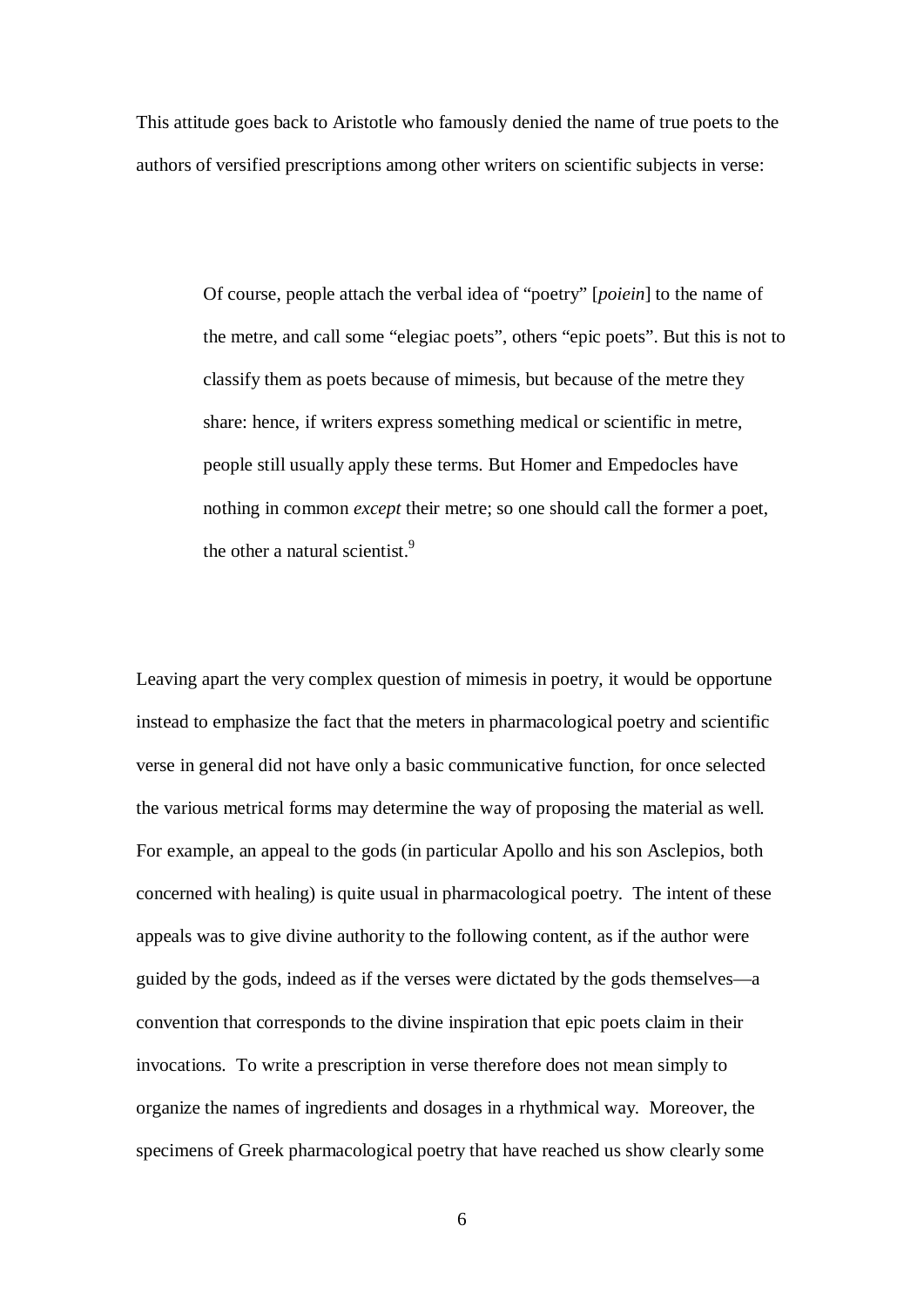erudition in quoting canonical poets, e.g. Homer and Pindar; in choosing archaic word forms; and in deploying unusual metaphors and elegant comparisons.<sup>10</sup> In other words it applies all the devices of poetry.

Some recipes were versified in a readily comprehensible way, as for instance the description of the preparation of the *Theriaka* by Andromachus the Elder cited above. Sometimes, however, the arsenal of poetry was used in a more elaborate and cryptic way, when meters instead served as a secure medium to preserve and transmit knowledge to only those deserving few readers who had the learning and would take the trouble to puzzle their meaning out. Perhaps the most suitable example to illustrate this approach in the extant pharmacological poetry is the *Philonium*, a medicine against colic whose composition its creator Philo of Tarsus  $(1<sup>st</sup>$  cent. AD?) describes in elegiac distichs. These verses have survived because Galen quoted them in his treatise *De compositione medicamentorum secundum locos* (I 4, XIII 267 – 269 Kühn)<sup>11</sup>. The first seven elegiac distichs of the poem (*prograph* $\bar{e}$  and *epangelia* of recipe<sup>12</sup>), where the antidote itself speaks in first person, comprise a list of the various symptoms and diseases against which the medicine will be effective. This enumeration finishes with a warning of being useful only among *sophoi*, "wise persons":

> I am a great invention of the physician Philo of Tarsus for mortals against numerous pains provoked by illnesses. If someone is suffering in colon, one single time given (I cure), also the liver, or difficulties in urinating, as well as stones. I cure also the spleen and the orthopnea which strikes men. Besides I cure phthisis that strikes with the spasms and the dangerous pleuritis.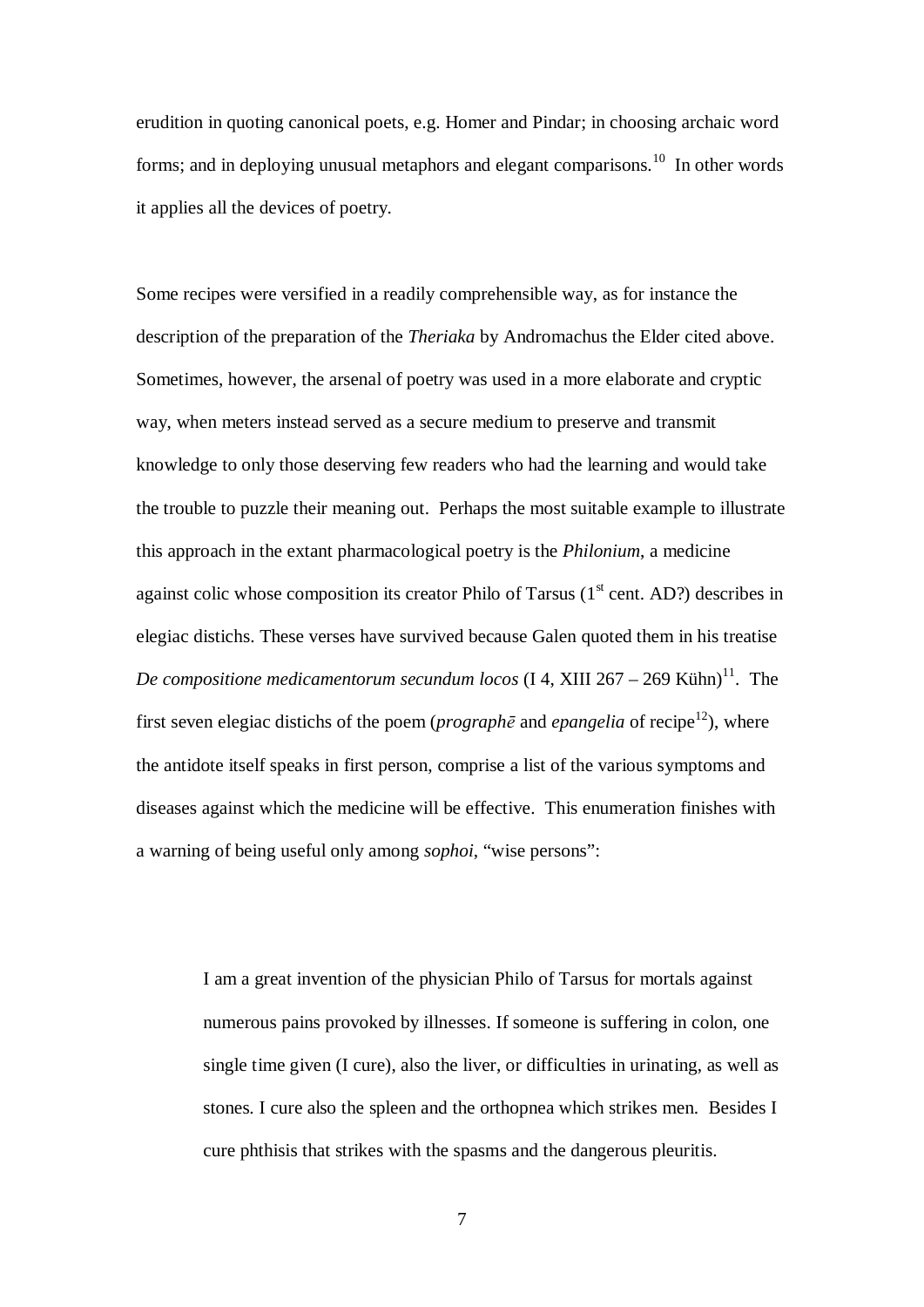Whoever spits out blood or throws it up will have me as adversary to his death. All the pains that are placed in the bowels I make to cease, cough and suffocation, hiccup and catarrh. I am written for the wise; a man of no little knowledge will have me as a gift. In the unlearned I do not want to enter.

The remainder of the poem, a further seven elegiac distichs (*sunthesis* and *skeuasia* of the prescription), describes the ingredients of the antidote and their dosages. We owe the deciphering of this recipe to the erudition of Galen, according to whom these distichs of Philo indicate the eight ingredients required. *Philonium* has to be prepared with five drams of saffron, one dram of pyrethrum, one of euphorbia, one of ear of nard, twenty drams of white pepper and another twenty of henbane, ten drams of opium; and all this must be mixed together with Attic honey.

It would take too long to discuss here the description of all ingredients in the very enigmatic second part of the poem. We will take just few examples.

> Put the blond fragrant hairs of one equal to the gods, whose blood is shining in the fields of Hermes. Put of Crocos so many drams as there are the *phrenes* of a man; in fact it is not obscure.

But obscure it surely is! Saffron is mentioned first. The verse alludes to a very rare if not unique version of the myth of the young Crocos, killed by accident while he was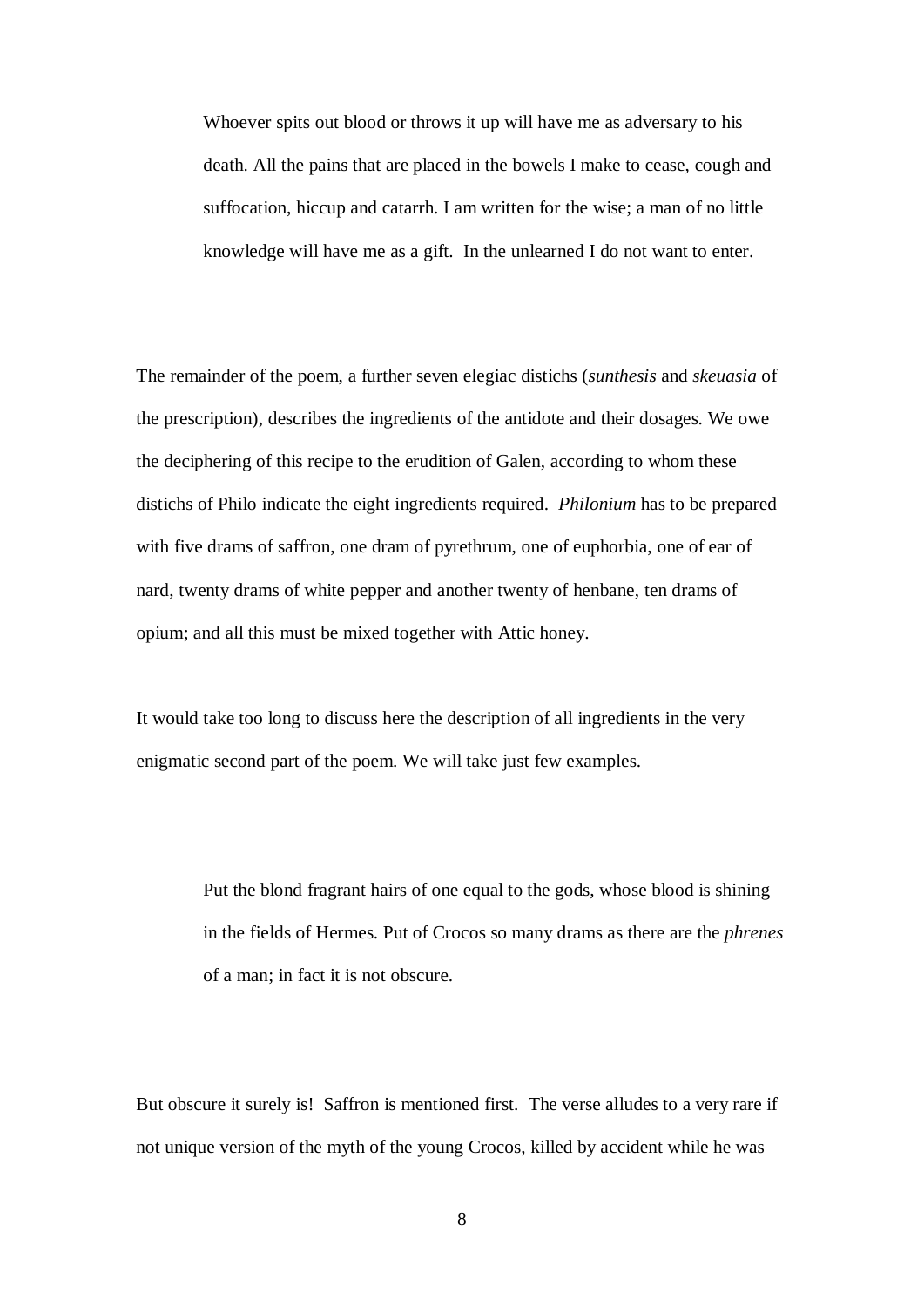playing the discus-throw with Hermes. Quite possible the myth was invented by Philo himself, although the parallelism is evident with other mythical tales in which a young man dies and then is metamorphosed into a flower, like Narcissus or Hyacinthus. As for the dosage of saffron– one must put the same number of drams 'as there are *phrenes* of man'–the choice of the Homeric term, complex conceptually<sup>13</sup>, is very unusual. According to the explanation of Galen these '*phrenes* of man' correspond to the five senses (*phrenas aneros eipōn tas aisthēseis, ousas pente*)<sup>14</sup>. It is possible that Philo chose this word among all the Homeric terms designating the mental-emotional component of human beings (such *thumos, ket* or *kardia*) because normally *phrenes* was used in plural. Thus this word was suitable to encrypt the simple quantity "five." The initial sequence of association would be–"five"–"five senses"–"(five) *phrenes*"; but the addressee of the prescription would have to perform the operation in reverse. To indicate the juice of opium Philo (or rather the speaking prescription itself) orders the reader to write "pion" and to put at the beginning of word the masculine article, which in Greek would be "o"; from this operation would come the word *opion*, poppy/opium.

Another fluid in the recipe is Attic honey, which is called "liquid of the daughters of the oxen, which is descendant of Cecropides." Philo refers here to the famous legend of bees' *bougonia*, their supposed spontaneous birth from rotting flesh of kine. Such kenning for "honey" in the pharmacological literature is not a rarity; for instance Nicander of Colophon calls Attic honey simply "the works of the bees of the Hymmetus"<sup>15</sup>, then making a digression to tell about the birth of the bees from the cadaver of a calf dead in the pastures.<sup>16</sup> However, Philo chooses a more riddling expression, calling the bees only "the daughters of oxen" and specifying the particular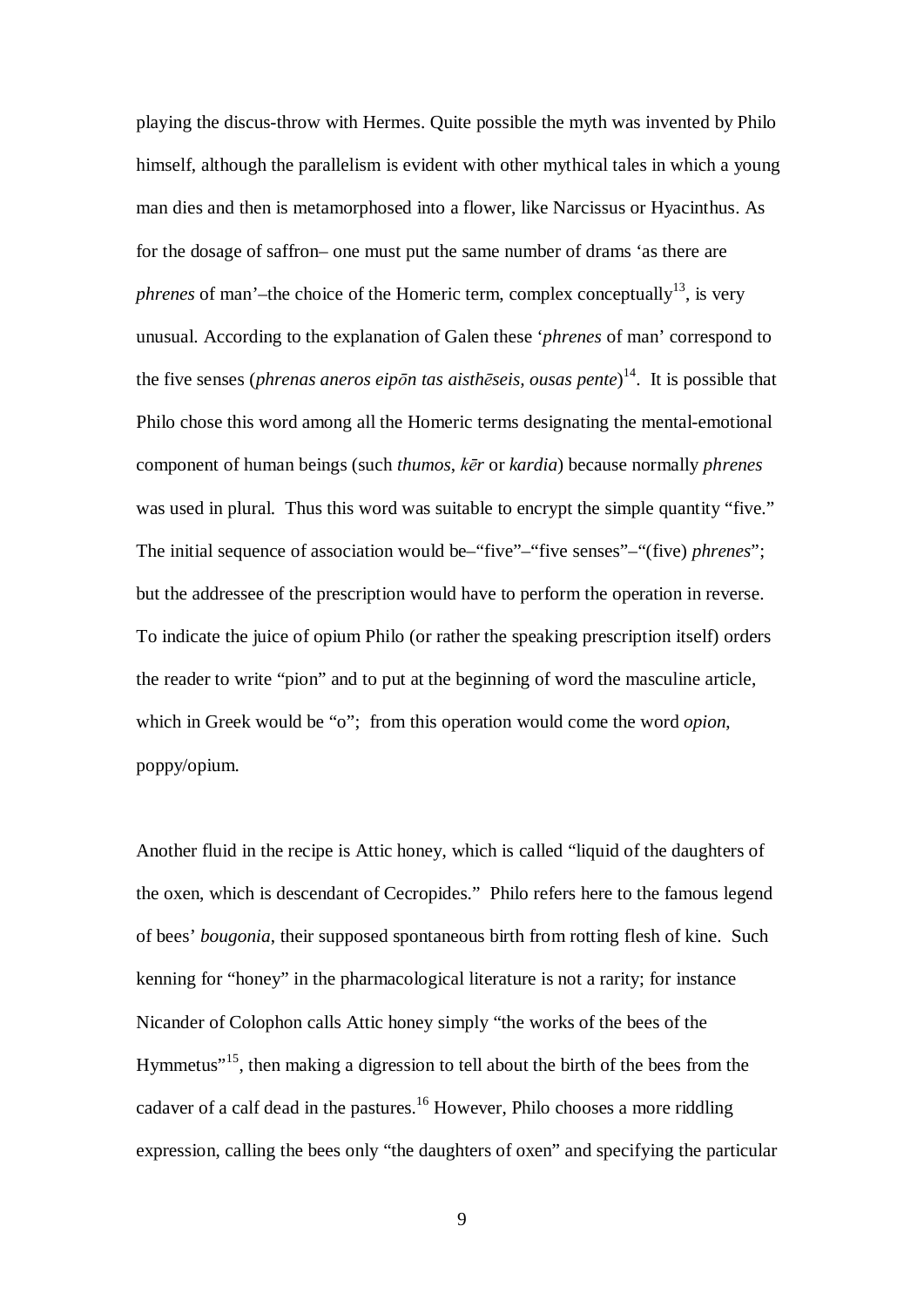variety by referring to Cecrops, the legendary founder of Athens, so that "liquiddescendant of Cecrops" encodes "honey of Attica."

The poem concludes with a mention of inhabitants of Tricca, another way in poetical texts to name Asclepios and his descendants, assuring thereby a divine authority for the recipe – a frequent motive, as was noted above, in the pharmacological poetry.<sup>17</sup> In this way besides being a recipe, an instruction for use which should facilitate the preparation of a drug, the *Philonium* represents a kind of test. The prescription itself in first person is testing readers in their knowledge of mythology, grammar, and professional literature.

With this example we find another way of transmitting pharmacological knowledge in Ancient Greece besides prosaic prescriptions and easily comprehensible recipes in verse. It is obvious that Philo did not want to carry his invention with him to the tomb, in silence, but neither did he want to make it a legacy for everyone who lived after him. He chose instead from the infinite possibilities to write down the results of his pharmacological investigations in a hyper-sophisticated way, creating a text for a few select *sophoi* to understand, in this way making the transmission of the knowledge into a real intellectual game.

Svetlana Hautala Università degli Studi di Siena Facoltà di Lettere e Filosofia Centro degli Studi Antropologici sulla Cultura Antica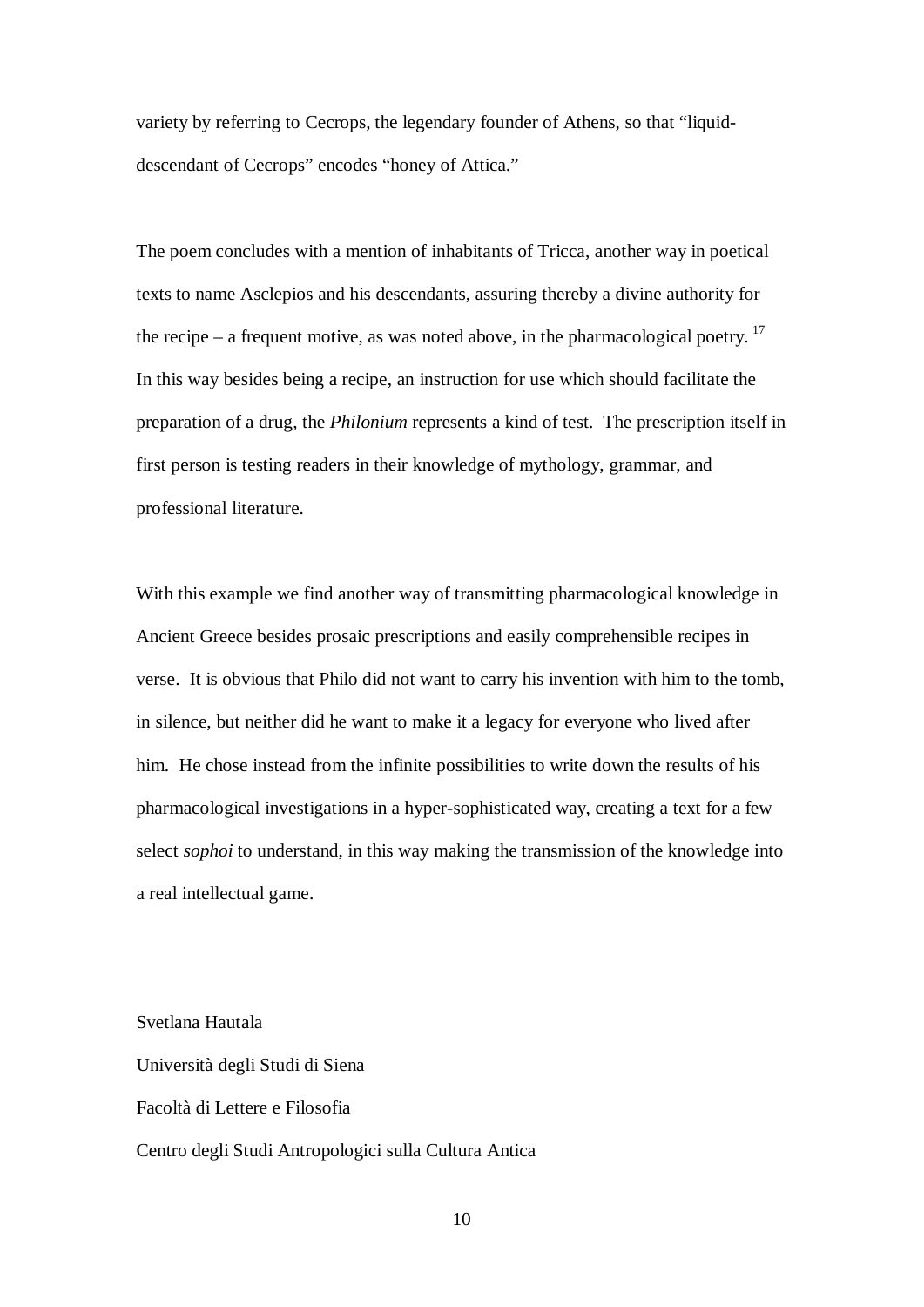Via Roma 47

Siena 53100

Italia

Email: satissuperque@hotmail.com

<sup>1</sup> On Galen's theory of metaphor see Heinrich von Staden, "Science as text, science as history: Galen on metaphor", in "*Ancient Medicine in its Socio-Cultural Context*" eds. Philip J. van der Eijk, Manfred H. F. J. Horstmanshoff, Pieter H. Schrijvers, (Amsterdam, 1995), 499 – 517.

2 Mikhail Bakhtin, "Le forme del tempo e del cronotopo nel romanzo" in M. Bakhtin, *Estetica e romanzo*, (Torino: Einaudi 2001), 286 – 287. The just said regards first of all Galen's theoretical works about the method of healing, but is diffusing also on his pharmacological texts as well. Together with an enormous quantity of the pharmacological preparations of his predecessors which Galen transmits to us and which makes his treatises extremely precious for the history of pharmacology, very often he insert the stories about the discovering some remedy by himself by way of his empirical observations and always guided by method.

<sup>3</sup> Alain Touwaide, "La botanique entre science et culture au 1er siècle de notre ère" in ed. Georg Wöhrle, "*Geschichte der Mathematik und der Naturwissenschaften in der Antike. Band 1, Biologie*" (Stuttgart : Steiner, 1999), 219-252.

<sup>4</sup>Gal., *De antidotis*, 1, 5 (K XIV31 – 32), translation of Heinrich von Staden ("Inefficacy, error, and failure: Galen on δόκιμα φάομακα ἄποακτα" in "*Galen on Pharmacology, Philosophy, History and Medicine*", Armelle Debru ed. (Brill, Leiden, 1997), 67.

<sup>5</sup>Nina L. Etkin, "Ethnopharmacology: Biobehavioral Approaches in the Anthropological Study of Indigenous Medicine", *Annual Review of Anthropology* (1988)17: 23 – 42; Nina L. Etkin, "Cultural constructions of efficacy," in "*The Context of Medicines in Developping Countries: Studies in Pharmaceutical Anthroplogy*", eds. Sjaak van der Geest, Susan Reynolds Whyte (Dordrecht: Kluwer, 1988), 299 – 326; Sjaak van der Geest, Susan Reynolds Whyte, and Anita Hardon, "The Anthropology of Pharmaceuticals: A Biographical Approach," *Annual Review of Anthropology* 25 (1996): 153 – 178. 6 Cf. a beautiful poem of classicist A. E. Housman (1859–1936):

"He gathered all the springs to birth